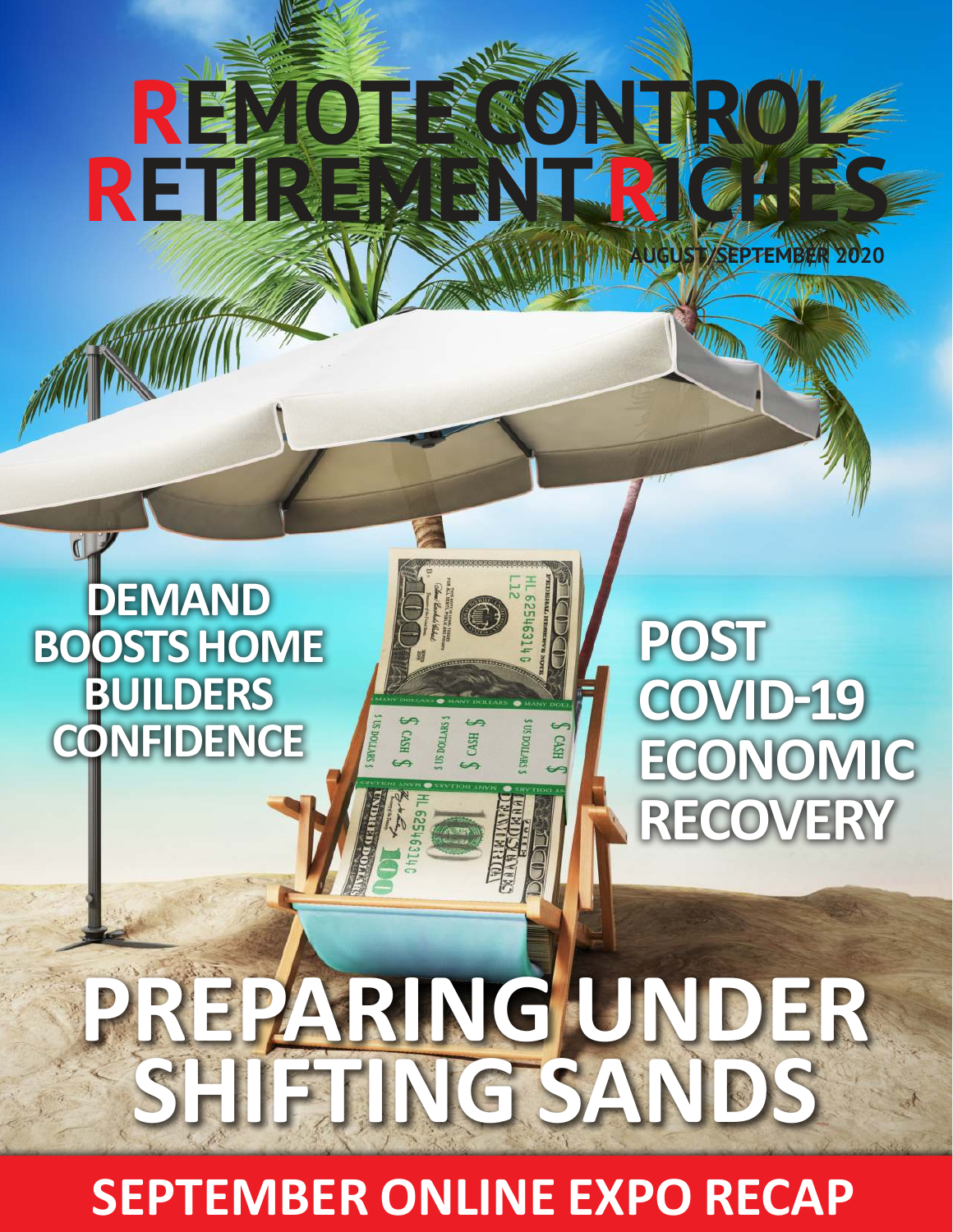# **ONLINE EXPO RECAP**

# **Adiel Gorel SEPTEMBER 12TH**

Our 1-Day Expo took place on Saturday September 12th. It was an online event by Zoom. Hundreds attended. Attendees joined from other countries, and other US states. That is one of the benefits of having a Zoom event. However, not being able to meet you in person was not something I preferred. We shortened the day to four hours. It took place between 10AM and 2PM PST. That time frame also worked from people in other countries.

**CEO of ICG** 

Our market teams presented. I covered the COVID-19 period, and what we are learning as the data comes in. There were many questions, and I tried to answer as many as the time permitted. Our team copied all the texted questions, and we made sure any question was answered in the week or so following the event. Whether or not you were at the event, please feel free to email us questions

at any time to info@icgre.com.

Weiming Peng talked about 1031 tax-deferred exchanges. Many of you are using it these days, as homes in some of the market we used to buy in, have developed high equity. Many of you are now selling in places like Phoenix, Vegas, Dallas, Austin, and Houston (yes, these are NOT good places to be a buyer these days, but they are good to be a SELLER), and doing a 1031 into several brand new homes in the markets that work, circa 2020. Parlaying one small mortgage at a high rate into several brand new mortgages on brand-new houses, at today's ultra-low rates, makes for a logical exchange. It was great to learn about the process from Weiming.

Joyce Feldman talked about insurance (which good attorneys say is the first, and most important line of defense). She talked about liability insurance and umbrella insurance, topics we

should all be familiar with. Joyce experienced some bandwidth issues during her Zoom, but she graciously shared her PowerPoint with me, and I have been sending it out to whoever requested it.

Joshua Cooper covered changes in the tax code. Needless to say, it is always very important to be aware of those. Joshua found time to present to us a few days before a major tax deadline (9.15), and for that I am especially grateful.

I summarized the day at the end, and took a significant amount of questions.

We all found it to be informative and pleasing. Your feedback is welcome. We are looking forward to our next online Zoom event on Saturday, December 5th, 2020.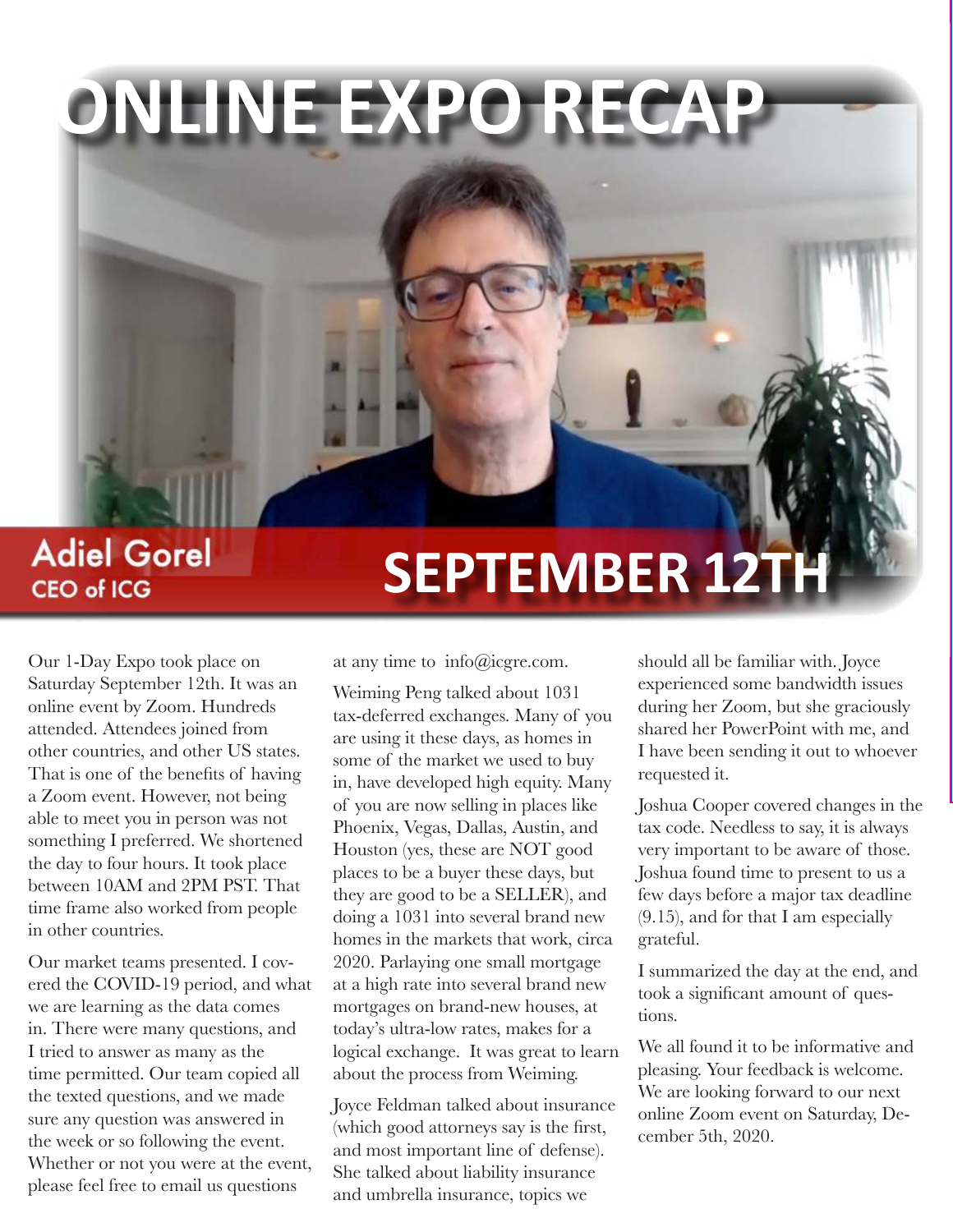# **COOLING MARKETS, HEATING-UP MARKETS, AND HOME SHORTAGES**

The current low mortgage interest rates have created a tidal wave of refinances. It also has created a sizeable wave of people clamoring to buy a home.

Since more businesses now allow workers to work from home, single family homes in the suburbs have become even more popular than usual. People seek a house with a yard, which may be easier to work out of than a condo or an apartment, and is safe social-distancing-wise.

Expensive cities have been seeing a weakening in prices, as people flee the actual city and head for the suburbs. San Francisco, New York City and Boston lead the way in "For Sale" activity, as people seek to sell in these expensive locales, and parlay the proceeds into homes in the suburbs, with likely a hefty amount left for other needs. Quite a few aim to move to other states, where the cost of living is far more affordable.

Suburbs have been hot, even the suburbs of the expensive cities. How-

*There is a possibility that the trend of working from home will get more entrenched as a result of the pandemic*

ever, suburbs of affordable cities have become even more in-demand.

As a result, many suburbs all over the U.S. are experiencing shortages in single family homes. Builders are scrambling to meet demand, and in some cases refuse to even work with investors altogether, laboring under the "mistaken" notion that homeowners keep their homes better maintained than investors, which means the builder's subdivision will look nice in the future, which may give the builder more business (or at least that's the general thinking). Fortunately, the broker teams in the market we are active in, have shown builders that they can get solid buyers from ICG, and thus we generally don't have this problem.

Sometimes homes may not be avail-

able right away, but so far inventory delays seem to only take a few weeks. That is a negligible length of time considering we are investing for the long haul.

There is a possibility that the trend of working from home will get more entrenched as a result of the pandemic, and will continue to be more of a norm for more companies even after the pandemic is "over". That will likely mean that suburbs in affordable metropolitan areas in affordable states, will continue to be in high demand. States like New York and California are likely to experience out-migration, which mean in-migration to other states, usually the more affordable ones with a good base of industry and economy.

#### **FEDERAL RESERVE: RATES TO STAY NEAR ZERO FOR 3 YEARS**

The Federal Reserve expects to keep its benchmark interest rate pegged near zero at least through 2023. The drivers for this is the aim to spur economic growth and drive unemployment rate down.

This affects borrowing costs for home buyers, credit card users, and businesses. For us, as investors, this creates a longer window than we had expected to buy investment homes at the lowest rates ever seen.

I have recently heard from homeowners getting 30-year fixed rate loans at 2.70% and even a bit below. We are also starting to see investors break the 3.50% barrier (usually with one "point" being charged, but as rates inch downwards, perhaps we

can hope that it will be at that level with no points in the near future).

Notably, the Fed has said that they will not strive to keep inflation down, not exceeding the usual benchmark of 2%, and indicated it may let inflation get higher than that. The Fed said they are seeking to be flexible on inflation goals, and not seek a static limit. The Fed said it would prioritize lowering unemployment over reining-in inflation. That leaves it with flexibility to keep interest rates very low.

Fed officials have acknowledged that economic models predicting higher inflation when unemployment is very low, have been wrong, especially since the recession which began in 2008.

The Fed also indicated that it will continue purchasing approximately \$120 billion in Treasuries and mortgage-backed securities per month (!), in an attempt to keep long-term interest rates low.

For us as investors, this may be a double benefit: both ultra-low borrowing rates, and the possibility of higher inflation (especially with the multi-trillion stimuli that the government has applied). We always highlight the benefit inflation has on a person who has a 30-year fixed-rate loan, as it erodes the real value of both the monthly payment and the remaining loan balance.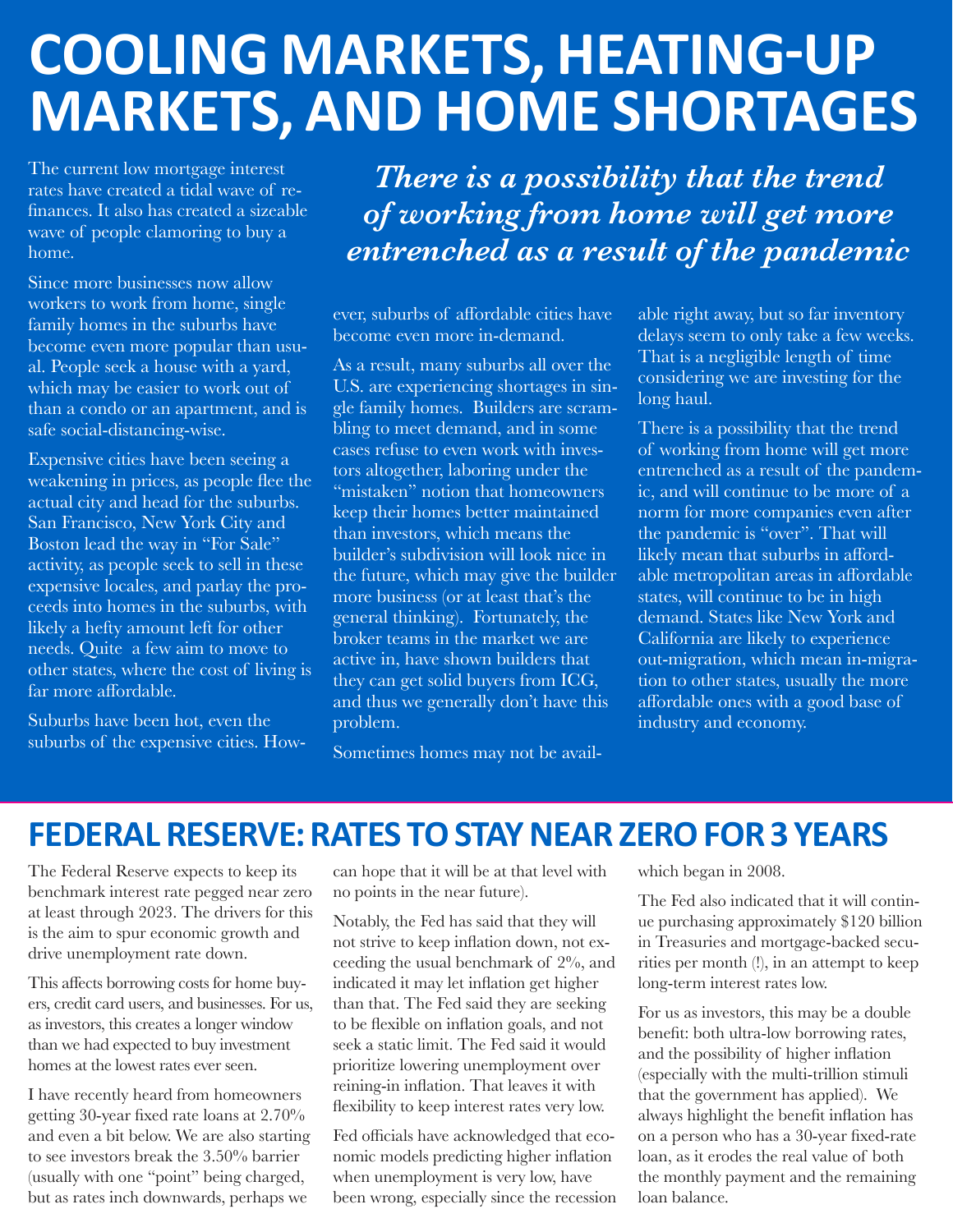# **PREPARING UNDER** Shifting Sands

The world is changing before our eyes and the US economic system along with it. Going back to the Dot Com bubble of the early 2000's and now the COVID-19 pandemic creating economic chaos for the middle class and the poor, the economics of the world are shifting.

Whether you know it or not, every dollar that's in your bank account is a unit of debt not printed any longer but created and issued by the Federal Reserve digitally. This currency/dollar creation by the FED affects your financial life in a multitude of ways. The FED impacts interest rates, the stock market, gold and silver, real estate and many other assets. Most importantly it affects your life and preparing for a changing economic future is of utmost importance.

The COVID pandemic has exposed many weaknesses in our financial system. The majority of companies could not survive for more than 3 months without a government bailout. Think about that, if you lost your job and

could only survive 3 months before going broke, how healthy is that financial situation?

The new emergency stimulus bill, the FED, gave Wall St. 4 trillion dollars. That's more money in one month that all the debt accumulated by the United States from 1776 to 2000. The stock market desires more money and the FED has basically promised low interest rates and quantitative easing(digital money printing) moving forward. This makes the 2008 financial crisis seem like a bump in the road as compared to what's happening today.

We are 27 trillion in debt and the next stimulus package on the horizon will bring the debt close to 30 trillion. We are running perpetual deficits of trillions of dollars as far as the eye can see.

What does that mean for the us, the people? More taxation! In fact, in Cali-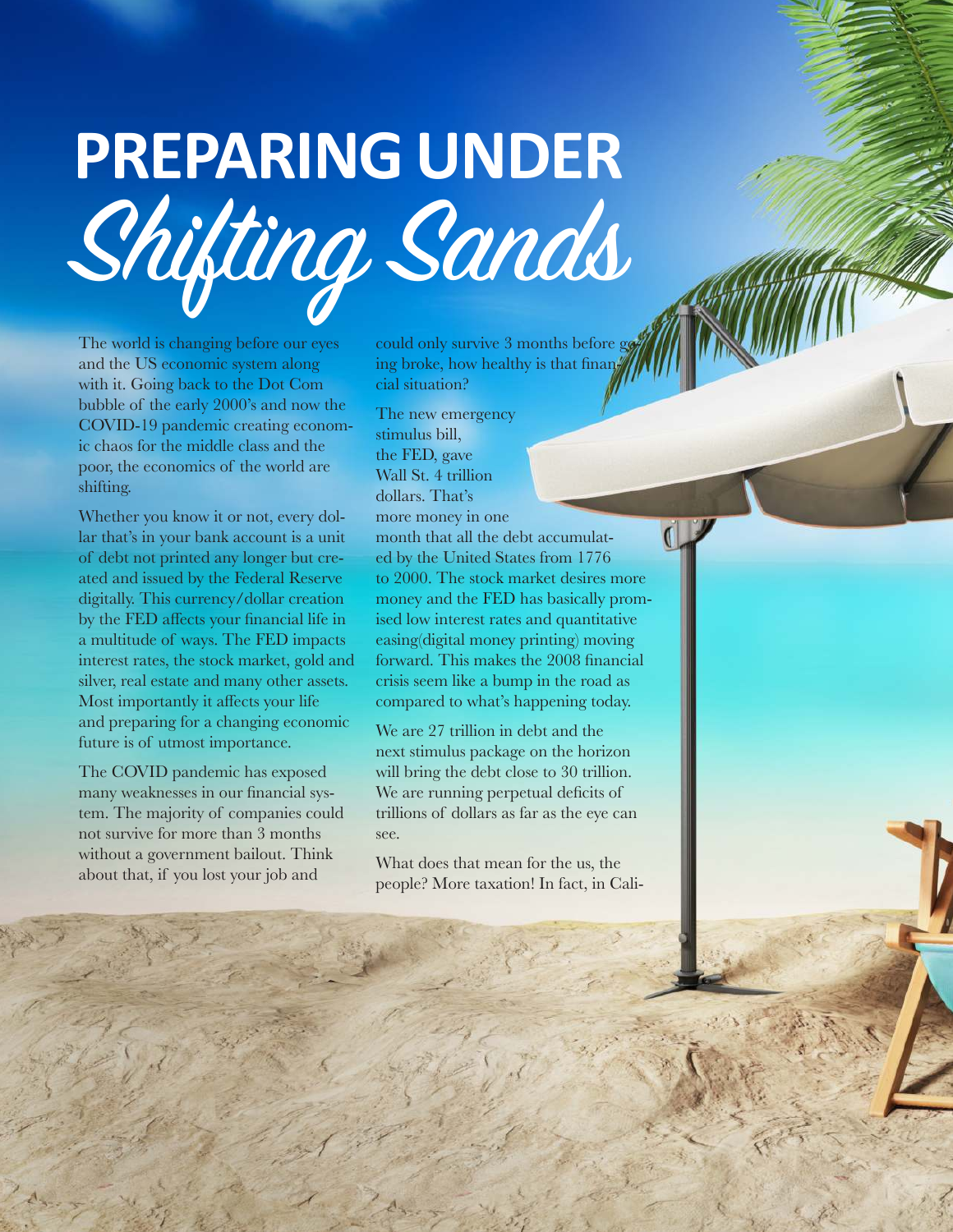fornia, they are discussing a retroactive millionaire state income tax going back to January 1st of 2020 and adding another 3% in taxes with more to come. With government deficits as far as the eye can see, more currency printing and more taxation on the way, what do we do? What types of assets should we own and how should we structure our investments?

Yield on bonds are at extreme lows, cash earns no interest and this looks to be so for the foreseeable future. With all the currency printing, inflation at some point will rear its ugly head and if taxes rise, a double whammy will decimate our incomes and cash reserves. Safe havens to store our wealth to protect them from taxes and inflation are of extreme importance.

Most financial advisors focus solely on stocks and bonds which can work but mostly under good economic conditions. We construct portfolios, design strategies and acquire assets that work under both good and bad economic conditions. These assets are, in no particular order, Life Insurance(tax free if structured

properly), stocks, physical gold and silver, gold/silver ETFs, real estate, crypto currencies(Bitcoin) and others. These turbulent economic conditions call for portfolio structures to withstand economic storms; high inflation, higher taxation, market fluctuations, low interest rates, etc… which are headed our way.

We are living in unprecedented times and we must think and prepare differently than ever before.

> **LUCIAN IOJA** *Founder, ORIS Wealth Designs LLC Lucian@oriswealth.com*



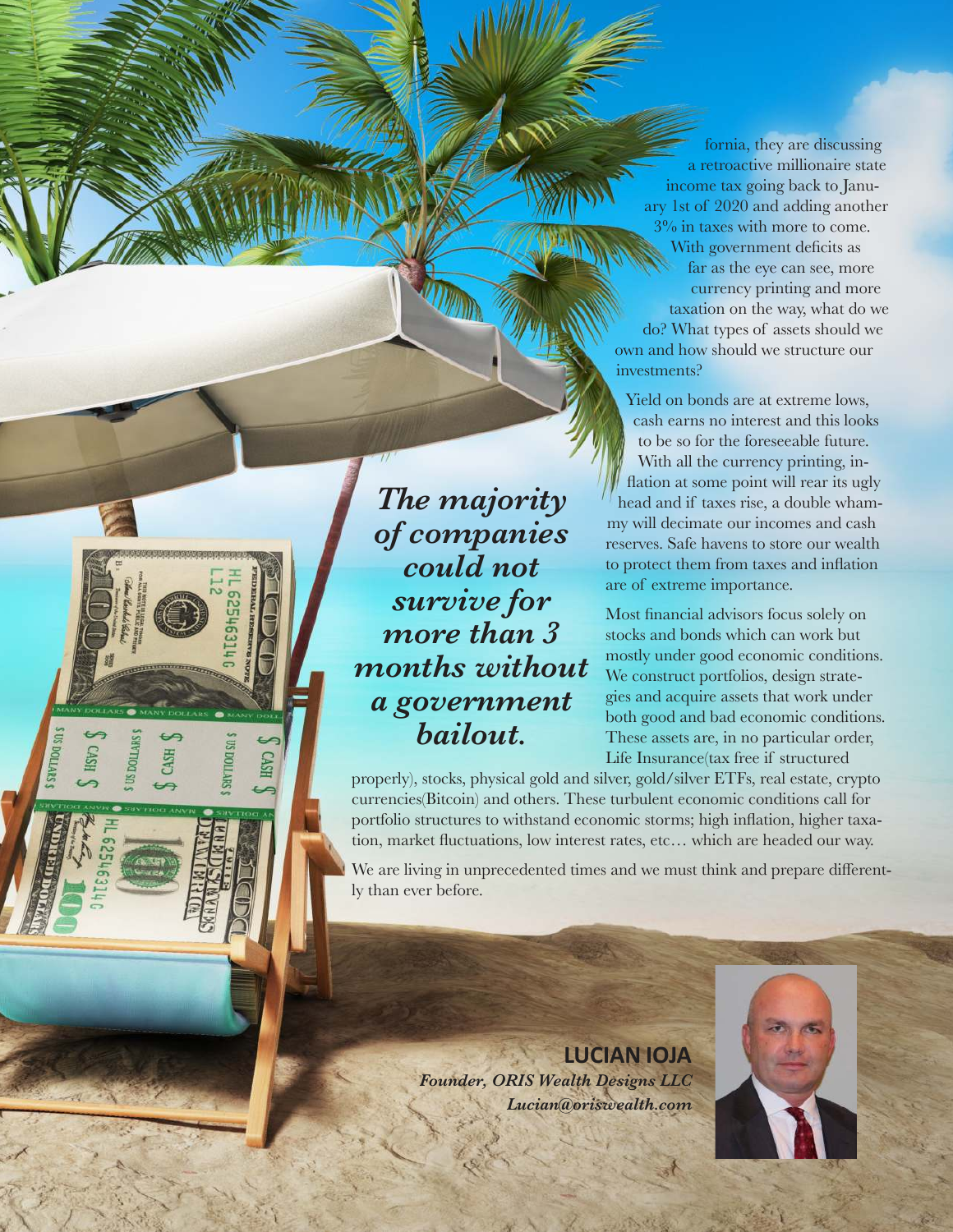# **POST COVID-19 ECONOMIC RECOVERY**

In a article in the Wall Street Journal by Mark Skousen, we learn that the Bureau of Economic Analysis (BEA), released the Gross Output (GO), at the same time as the GDP info. The relationship between these two looks encouraging for the pace of recovery. I am copying the entire short article for you right here:

"Wednesday was a big day for anyone with an eye on the economy. For the first time, the Bureau of Economic Analysis (BEA) released the "top line" gross output, or GO, at the same time as it published the "bottom line" gross domestic product. And the GO data brought a welcome surprise: It shows the economy is much more resilient than it looked.

Analyzing GO and GDP simultaneously is an essential way to know what is really going in the economy. The key is that GDP accounts for final output only: the finished goods and services bought by consumers, business and government. In contrast, GO measures total spending at all stages of the supply chain.

Steve Forbes offers a useful metaphor: "GDP is like an X-ray of the economy; GO is like a CAT-scan." GO reveals a

deeper level of economic activity and is therefore helpful in predicting the direction of growth, not only its current state.

GO is especially significant during downturns. In past recessions, GO declined much faster than GDP and gave an earlier view of the depth of the recession. During the financial crisis in the fourth quarter of 2008, GO fell 6.6%, compared with a 2% drop in GDP—more than three times as fast. The GO decline showed that even while consumer sales held up, businesses were slowing investment in future production.

In 2020, that trend is clearly reversed. In both the first and second quarters, GO fell slightly less than GDP. In the second quarter, real GO declined by 8.4% while real GDP decreased by 9% (in quarterly, nonannualized terms). GO didn't collapse by multiples of GDP as it has in past recessions. The decline was close to 1-to-1, rather than 3-to-1.

What does this tell us? It's clear that consumer spending dropped sharply in 2020 as a result of the lockdown, but businesses looked toward the long term, expected a recovery, and adjusted accordingly.

Jerry Bowyer, CEO of Bowyer Research, described the trend to me: "The lockdown was focused on sectors which were skewed towards final stage consumption, such as retail, entertainment and travel. Seeing that the shutdown was disproportionately skewed towards GDP world as opposed to the phases before that phase (GO), showed how the economy would be able to be more resilient in bouncing back than many anticipated."

That's good news, suggesting the recovery from this recession will be faster than most analysts thought. The sooner states open up their economies, the faster we will see a return to a dynamic American economy.

I do have one suggestion for the BEA: They need to report GO even more quickly each quarter. Have it come out the day the first estimate of GDP is released, not the third. Information is power.

Mr. Skousen is a presidential fellow at Chapman University, editor of Forecasts & Strategies, and author of "The Structure of Production.""

## Retirement Riches Testimonials

"I bought a home with you in Phoenix. Now worth over \$300K, the loan balance is just a small fraction of the home value by now, despite the loan having about 15 years more to go. I am now selling this phoenix home, which has a lot of equity, and doing a 1031 tax-deferred exchange into 4 brand new homes in another market. I a thrilled, but of course, I should have bought more." **— David F.**

"Adiel, I heard you speaking at The Learning Annex in 2002-2003. I Bought 3 homes in Florida. They have done very well for me. Now I buying another house. Planning to buy more." **— Neil W.**

"Thanks for all the support. I trust you so much. You made such a difference in my life, building wealth for me, and generational wealth for my kids after I pass." **— Steve B**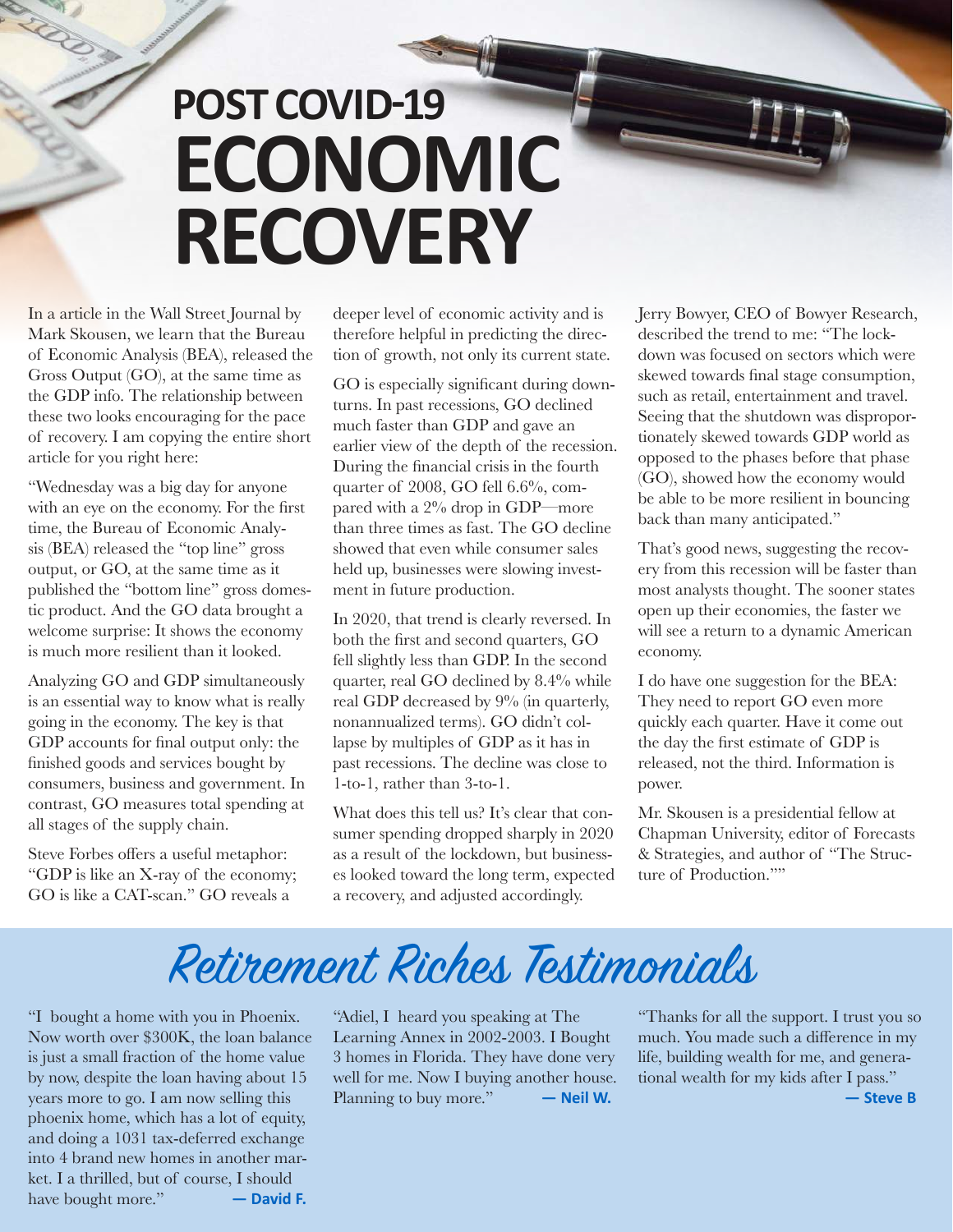## **DEMAND BOOSTS HOME BUILDERS CONFIDENCE**

In a Wall Street Journal Article on September 2nd by Nicole Friedman, she reports: "A surge in home-buying demand and limited inventory for existing homes is spurring construction to help fill the gap.

Home builders attribute their robust sales to low interest rates, a shortage of existing homes for sale and consumer willingness to move farther from city centers in exchange for more space.

New single-family-home sales rose 13.9% in July from June to a seasonally adjusted annual rate of 901,000, the highest level since December 2006, according to the Commerce Department. Single-family housing starts, a measure of U.S. home building, rose 8.2% in July from June to the highest seasonally adjusted annual rate since February."

We have been experiencing this increased confidence in all our markets. Builders face strong demand, and become more reluctant to work with investors, preferring home owners to buy their homes. Luckily some of our teams have talked builders into recognizing te steady nature of the investor buyer's market, and they are selling to us.

Ms. Friedman goes on to say "The strength in the home-building sector underscores the uneven nature of the economic recession, which has hit low-



wage workers especially hard. While millions of workers have lost their jobs in recent months, those who are still employed have saved more money due to the pandemic and can take advantage of record-low mortgage interest rates.

Home builders also are benefiting from demographic changes, as younger millennials are entering their early 30s and accounting for a growing portion of home sales. Booming demand also has pushed sales of previously owned homes to multiyear highs"

The strong demand is leading to price in-

creases. The median home price is 7.2% higher than the previous year, across the US. Fortunately, some of our markets still are very affordable, and have retained a good ratio between prices and rents.

Ms. Friedman continues: " Home builders are limited in how quickly they can grow due to shortages of skilled labor, delays in obtaining some appliances and rising land costs, said Ali Wolf, chief economist at Meyers Research.

Lumber futures also have climbed to a record high, pushing the cost of building a single-family home up by more than \$16,000 since mid-April, according to the NAHB.

Eighty percent of builders in August said challenges on the supply side are going to affect their sales plan this year, up from 30% in June, according to a Meyers Research survey."

Housing economists say high unemployment could also limit home sales in the coming months, especially if job losses spread to affect more high-paid workers." At this time, there is strong demand creating price increases and shortages. However, if indeed high unemployment limits home sales in the near future, the builders will seek investors such as ourselves as a steady source of buyers, and we may have easier access to well-priced homes with less shortages.

### **LOAN FORBEARANCE PROGRAMSOUTCOMES:** How They May Show In 2021

Banks have begun to allow borrowers to get forbearances on their loans, with no penalties (including to their credit scores), for up to a year, starting in March 2020. These were available to borrowers who have federally guaranteed mortgages, which include what we refer to as "FNMA Loans", which most of our investors obtain. Some banks have offered some form of forbearance on non-federally guaranteed loans as well.

After the forbearance period, borrowers are expected to pay the additional debt , which has accumulated while not making their

payments during the forbearance period.

It is not yet clear how this additional debt will be paid. Some banks have said they would like it in a lump sum, some may take it in payments over time. I heard that it may be possible that some banks will not take it now at all, but rather add it to the loan balance to be paid at the end of the loan (which of course, is an incredible gift, since the amount will be vastly reduced by inflation so far into the future).

Nevertheless, some vulture investors are standing by to see if some of the repayment

options will create more foreclosures, and are ready to pounce. They also think that just the forbearance end in and of itself may increase the number of foreclosures, which is certainly a possibility, if some of the borrowers are still unemployed. This will also depend on which, if any, stimulus package the government will have available at that time. I hope the government is sensitive to the end of the forbearance period and crafts a stimulus program to mitigate potential negative outcomes.